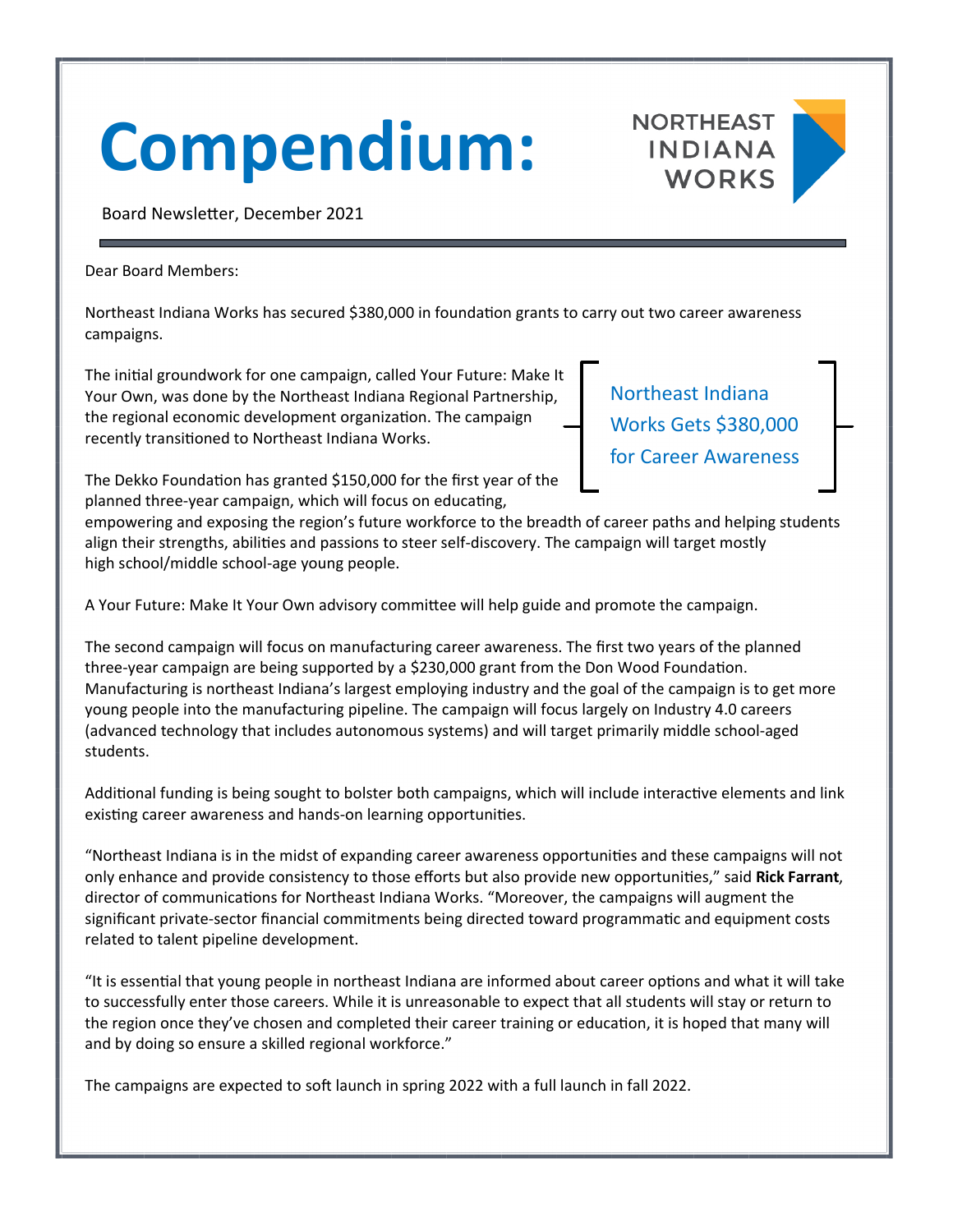Board Newsletter, December 2021 Compendium:

**O'Neal Speaks in Support of READI Initiative: Northeast Indiana Works President and CEO Edmond O'Neal** was part of a contingent of northeast Indiana leaders who presented a \$50-million Regional Economic Acceleration and Development Initiative (READI) proposal to the Indiana Economic Development Corporation (IEDC).

The presentation, on behalf of the Northeast Indiana Regional Development Authority (RDA), was given December 3 in Speedway, IN. The region's plan was approved on December 14.

READI is dedicating \$500 million in state appropriations to promote strategic investments that will make Indiana a magnet for talent and economic growth. Northeast Indiana's plan will focus on three major strategies for regional development: workforce growth, downtown vibrancy and entrepreneurship and innovation. The RDA's "Growing with Vision" plan showcases more than 130 proposed projects across northeast Indiana totaling more than \$2 billion of investment.

Among O'Neal's other activities: he spoke at the Mayor's and Commissioner's Caucus about the roles of Northeast Indiana Works and WorkOne Northeast, attended a virtual young adult services summit organized by the Indiana Department of Workforce Development, and attended a Jobs for America's Graduates (JAG) leadership conference at Sweetwater Sound. Northeast Indiana Works oversees 14 JAG programs.

Healthcare Consortium Identifies Key Needs: Thirty people participated virtually in the first Northeast Indiana Healthcare Consortium meeting November 4.

Northeast Indiana Works formed the healthcare consortium to assist the region's healthcare industry in filling its talent pipelines.

Among the key needs that were identified: A gap analysis to determine all the healthcare career awareness/talent development activities in northeast Indiana; career awareness strategies to be undertaken by the consortium; a guide or guidance of some sort that clearly spells out career steps in healthcare; and more work-based learning opportunities.

Among the participating entities: IU Health, Lutheran Health, Parkview Health, American Senior Communities, Cameron Memorial Hospital, all five of the region's Career and Technical Education (CTE) districts, Freedom Academy, Ivy Tech Community College, the Northeast Indiana Regional Partnership, the Region 8 Education Service Center, Trine University, and University of Saint Francis.

Healthcare is the second largest employing industry in northeast Indiana and has struggled for a number of years in filling positions, both at the entry level and at higher levels of professional achievement.

**Registered Apprenticeships: Northeast Indiana Works, which helped facilitate welding registered** apprenticeships for Garrett High School students, is now pursuing the development of registered apprenticeships for other entities.

Discussions are ongoing with Fort Wayne Community Schools, Parkview Health and the Bowen Center. Northeast Indiana Works staff participating in those discussions are O'Neal, Senior Director of Business Services/Human Resources **Kim Tempel** and Farrant.